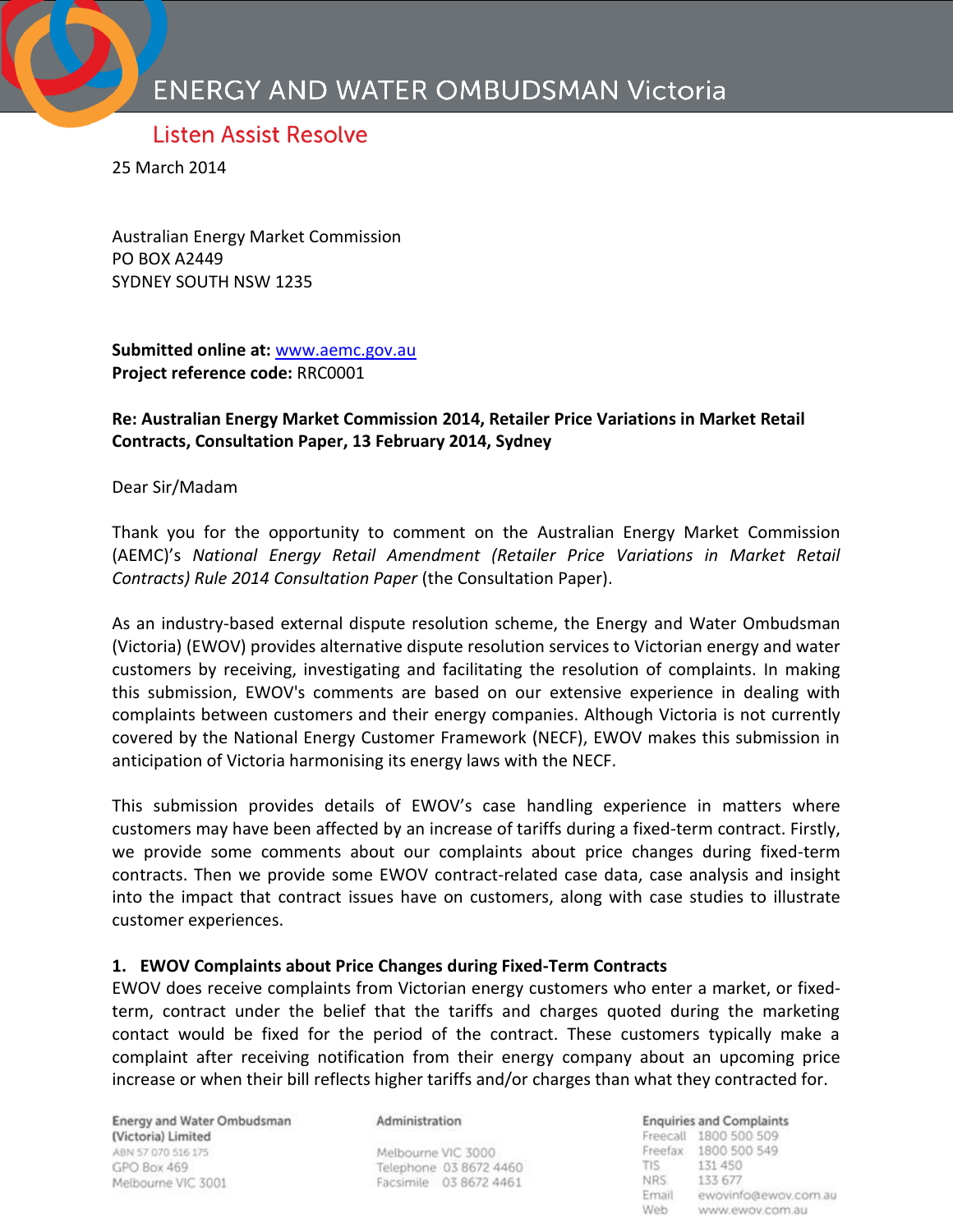Cases about price increases during fixed-term contracts fall into EWOV's transfer-related contract variation in price/terms issue category. Cases about this issue and about termination fees do not always include a concern about companies increasing prices during fixed-term contracts. However, anecdotally, EWOV finds that most cases in these categories involve customers who are concerned that the tariff and/or discount had changed or was not the same as they believed when they entered the contract. Customer confusion often arises from misleading information, miscommunication or misunderstanding at the time of marketing. Furthermore, most cases about these issues are handled via EWOV's Assisted Referral process. EWOV rarely needs to complete an Investigation into these issues as they are generally straightforward to resolve. Generally, customers who raise complaints about energy companies increasing tariffs during contracts are seeking the energy company to either honour the prices quoted at the time of marketing or waive the termination fee and allow a transfer or retrospective transfer to a different energy company.

## **2. EWOV Case Data**

Between 1 January 2009 and 31 December 2013, 3,381 customers raised variation in price/contract terms as their primary issue and a further 1,450 customers raised it as a secondary issue in their case. As the graph below illustrates, EWOV has seen an increasing number of cases received about variation in price/contract terms. However, as already stated, these may be driven by misleading information, miscommunication or misunderstanding at the time of marketing.



Between 1 January 2009 and 31 December 2013, variation in price/contract terms cases increased as follows:

- primary issues: 540%
- all issues: 519%.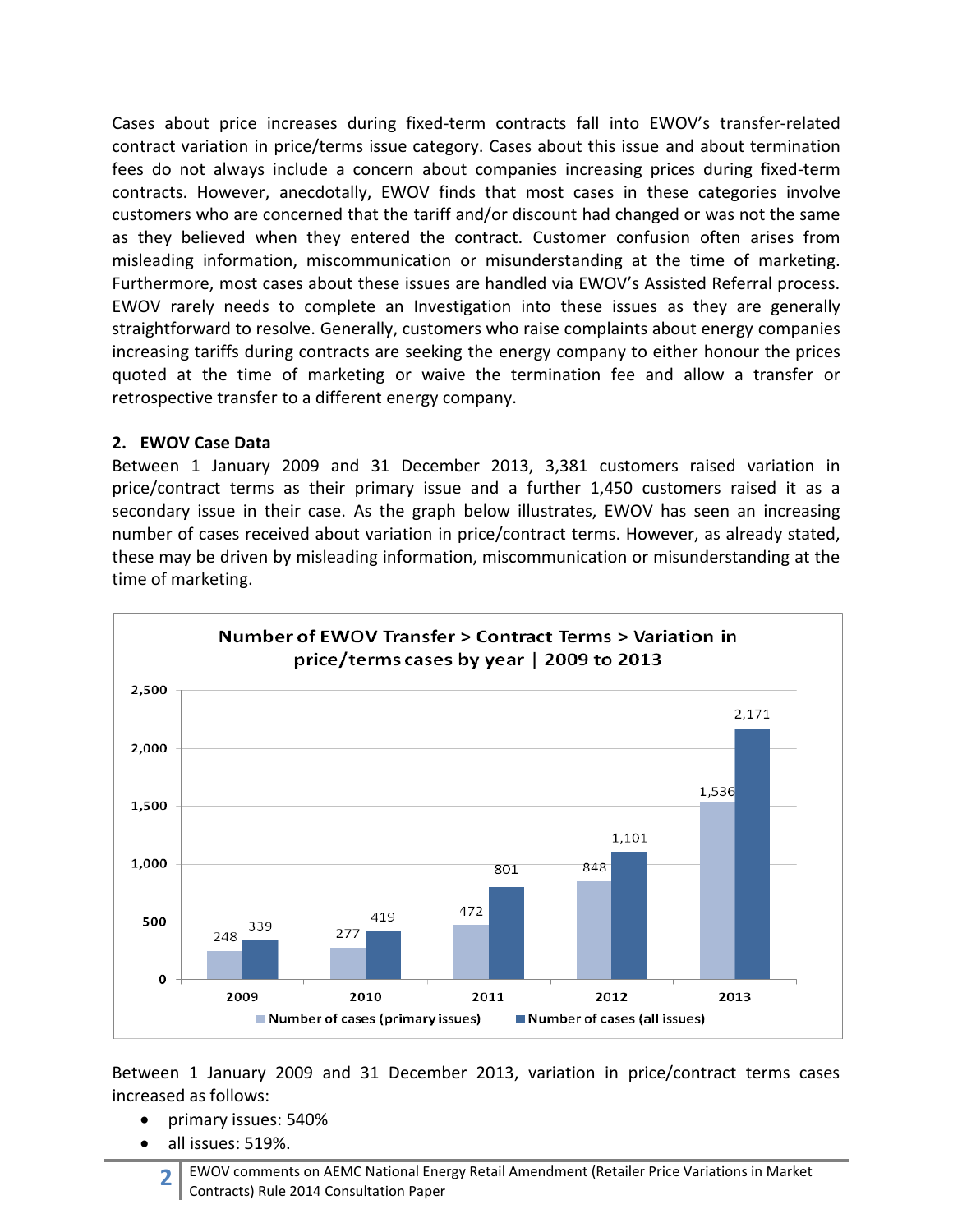As an associated issue, EWOV receives cases from customers who complain about being charged a termination fee due to them leaving a fixed-term contract, often after they realise the tariffs are not the same as what they initially agreed to. Between 1 January 2009 and 31 December 2013, 5,425 customers raised termination fees as their primary issue and a further 3,060 customers raised it as a secondary issue in their case. As the graph below shows, EWOV has seen a fluctuating number of termination fee cases over the last five years.



As the data shows, termination fee cases peaked in 2011. However, over the reporting period of 1 January 2009 and 31 December 2013, cases decreased – particularly in 2012 and 2013 – as follows:

- primary issues: 33%
- all issues: 35%.

# **3. Current Victorian Law**

 $\overline{a}$ 

Put simply, an energy company may change a tariff under a market contract if a customer has explicitly agreed to this, as a term of the contract. Accordingly, when entering a new contract, energy companies sometimes ask customers if they provide their explicit informed consent<sup>1</sup> for the energy company to vary energy tariffs. However, a clause in the company's welcome pack is also sufficient for it to vary the contract terms in line with the *Energy Retail Code*<sup>2</sup>. Price increases typically occur on 1 January and/or 1 July each year, dependent on the energy company<sup>3</sup>.

<sup>1</sup> Clause 34 of the *Energy Retail Code (version 10a)*

<sup>2</sup> Clause 20(b) of the *Energy Retail Code (version 10a)*

 $3$  Retail energy prices are not regulated in Victoria

**<sup>3</sup>** EWOV comments on AEMC National Energy Retail Amendment (Retailer Price Variations in Market Contracts) Rule 2014 Consultation Paper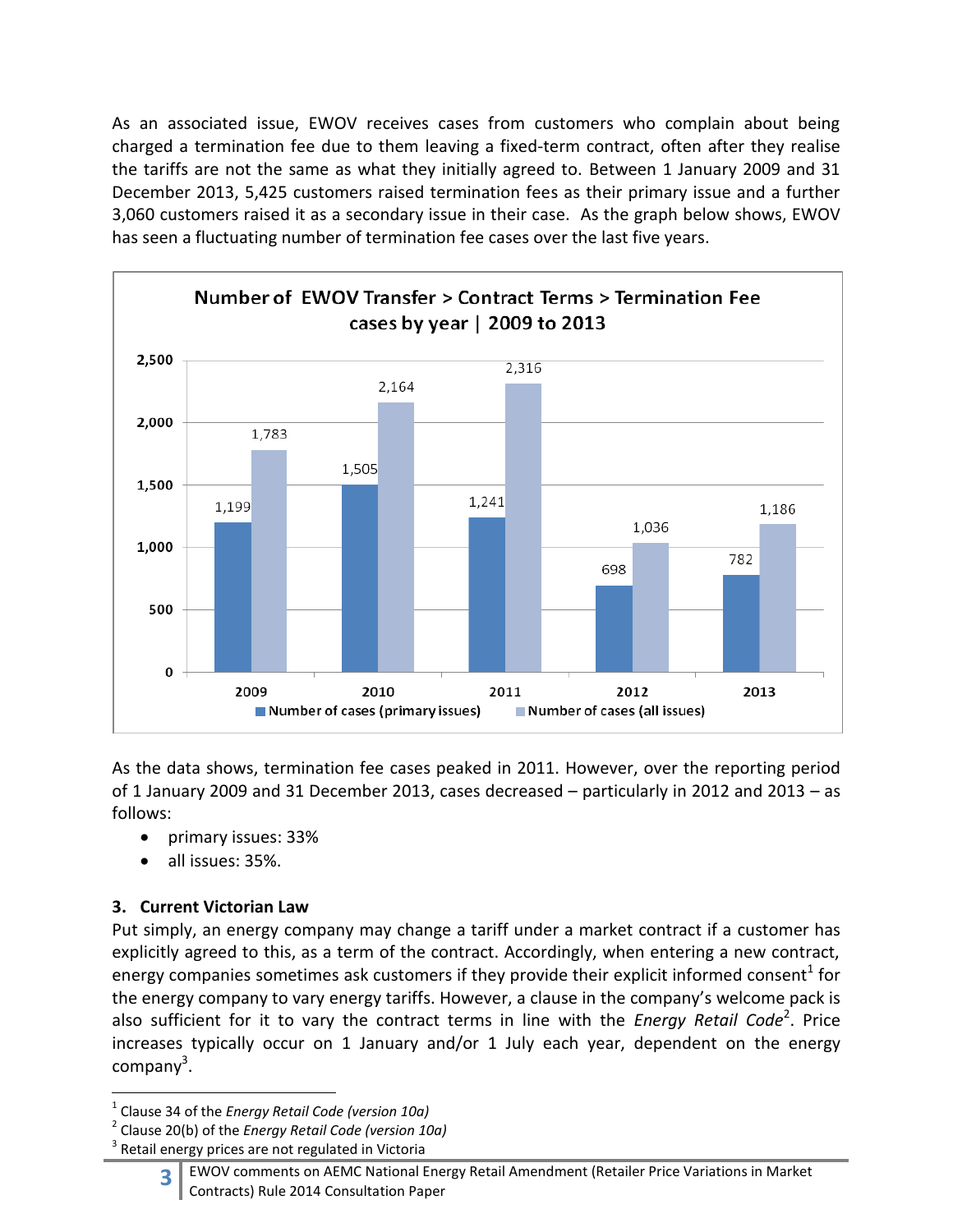### **4. EWOV Case Studies**

The following case studies demonstrate the types of contract issues that customers contact EWOV about and aim to provide an insight into the Victorian energy customer's experience over the last five years. The case studies cover the period from 1 January 2009 to 31 December 2013 to show that these issues have been ongoing over the reporting period. The following three case studies demonstrate that some customers believe that the price they agree to at the time of entering the contract is then fixed for the life of the fixed-term or fixed-benefit contract.

#### **G/2009/174: Investigation received on 6 January 2009 and closed on 3 February 2009**

The customer received door-to-door marketing from an energy company representative who advised that for the duration of the three-year contract the tariff would be locked in and would not increase. The customer believed this to be a good offer so he decided to transfer. However, he then received a letter from the company which advised that the tariffs would be increasing. He contacted the company to discuss the matter directly and was not satisfied with its response. He felt like the company had misled him in order to secure a sale. On 6 January 2009, he contacted EWOV and an Assisted Referral was raised. The customer was again not satisfied with the company's response so an Investigation was raised on 7 January 2009.

## **The Investigation and Outcome**

The energy company apologised for any misleading information that was provided by its doorto-door sales representative and provided a \$50.00 credit in recognition of the inconvenience experienced and misleading marketing. The company confirmed that clause 3.4 of the contract specified that the tariffs were subject to increase during the contract. In light of the misleading marketing, the company increased a discount from 3% to 6% for both his gas and electricity accounts to help lessen the impact of the higher tariffs. The customer was satisfied with the outcome.

## **C/2011/3064: Investigation received on 2 February 2011 and closed on 7 February 2011**

In November 2010, the customer was door-to-door marketed by an electricity company and she agreed to transfer to it as the tariff quoted was cheaper than her current pricing. She understood that it would be fixed for the length of the contract and the new company said that her old company would not charge a termination fee for switching.

However, the previous company did apply an early termination fee and then the customer received a bill from the new company which did not reflect the agreed tariff. The customer contacted the new company on 18 January 2011 about these issues. The company could not explain the termination fee and advised that the tariffs quoted could not be honoured as prices had increased on 1 January 2011. It also said that the customer had to stay with the company for three months otherwise it would also apply an early termination fee. Dissatisfied with the company's response, the customer contacted EWOV on 2 February 2011 and an Investigation commenced.